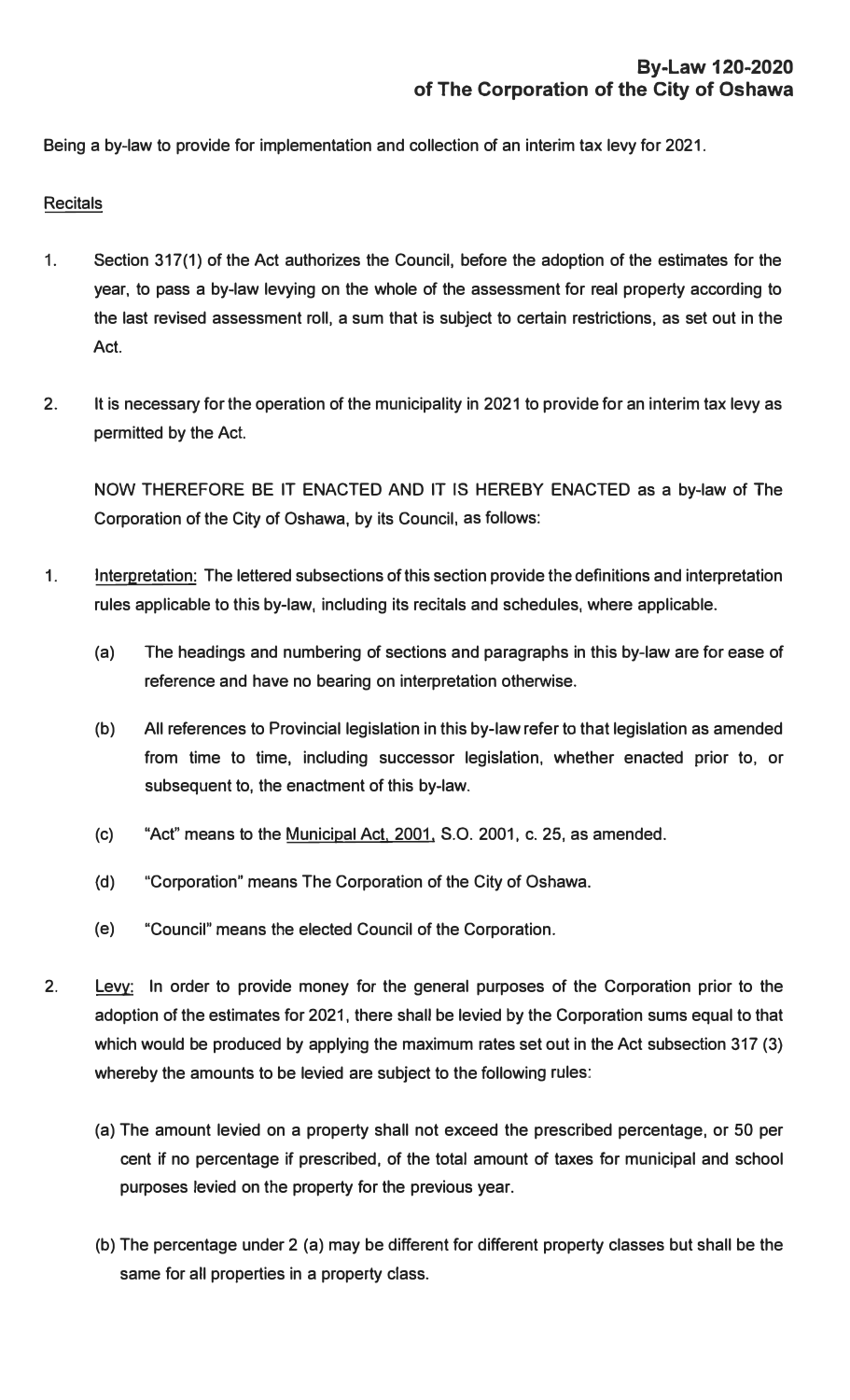- (c) For the purpose of calculating the total amount of taxes for the previous year under 2 (a), if any taxes for municipal and school purpose were levied on a property for only part of the previous year because assessment was added to the tax roll during the year, an amount shall be added equal to the additional taxes that would have been levied on the property if the taxes for municipal and school purpose had been levied for the entire year.
- 3. Collection: Notwithstanding the provisions of any previous by-laws of the Corporation or of The Corporation of the Township of East Whitby, which may have set the time for payment of rates, taxes and assessment, the taxes levied under this by-law shall be collected in two installments. The first installment is due on the 26th day of February 2021, and the second installment is due on the 26th day of April 2021. Notwithstanding the foregoing, all arrears of rates, taxes and assessments levied and imposed in any year prior to the current year (plus penalties and interest thereon) must be paid before any installment of the **taxes** for the current year is paid. Upon default in payment of any installment, the privilege of payment by installments shall be forfeited and the subsequent installment or installments shall immediately become payable.
- **4.** Penalties/Interest: Any installment or part of any installment of taxes not paid on or before the day prescribed by section 3 of this by-law for payment of such installment shall be subject to a percentage charge which shall be added to and collected with the taxes and which shall be calculated as one and one-quarter per centum (1 ¼%) of such installment or part of such installment on the first day of default. Any installment or part of any installment of taxes not paid on or before the day prescribed by section 3 of this by-law for payment of such installment shall also be subject to an interest charge which shall be added to and collected with the taxes and which shall be calculated as one and one-quarter per centum {1 ¼%) of such installment or part of such installment on the first day of each calendar month thereafter in which default continues.
- 5. Part Payment: The Commissioner of Finance, Director of Finance, Treasurer or the Manager, Taxation Services may accept part payment from time to time on account of any rates and assessments and may give a receipt for that payment. Notwithstanding the foregoing, acceptance of any part payment shall not affect the collection of the percentage charge imposed and collectable under section 4 of this by-law in respect of non-payment of any **taxes**  or any installment of taxes. In accordance with Part XI of the Municipal Act, 2001, as amended, partial payment acceptance excludes tax accounts currently under this provision.
- 6. Payment methods: The property taxes imposed by this by-law may be paid either in full or by installments, as provided by section 3 of this by-law, to the credit of the Treasurer of the Corporation at any Oshawa branch of any Chartered Bank of Canada or Trust Company.
- 7. Mailing of Notice: The Manager, Taxation Services shall cause to be mailed to the address of the residence or place of business of the person taxed, the tax notice as contemplated by subsection 343(6) of the Act.